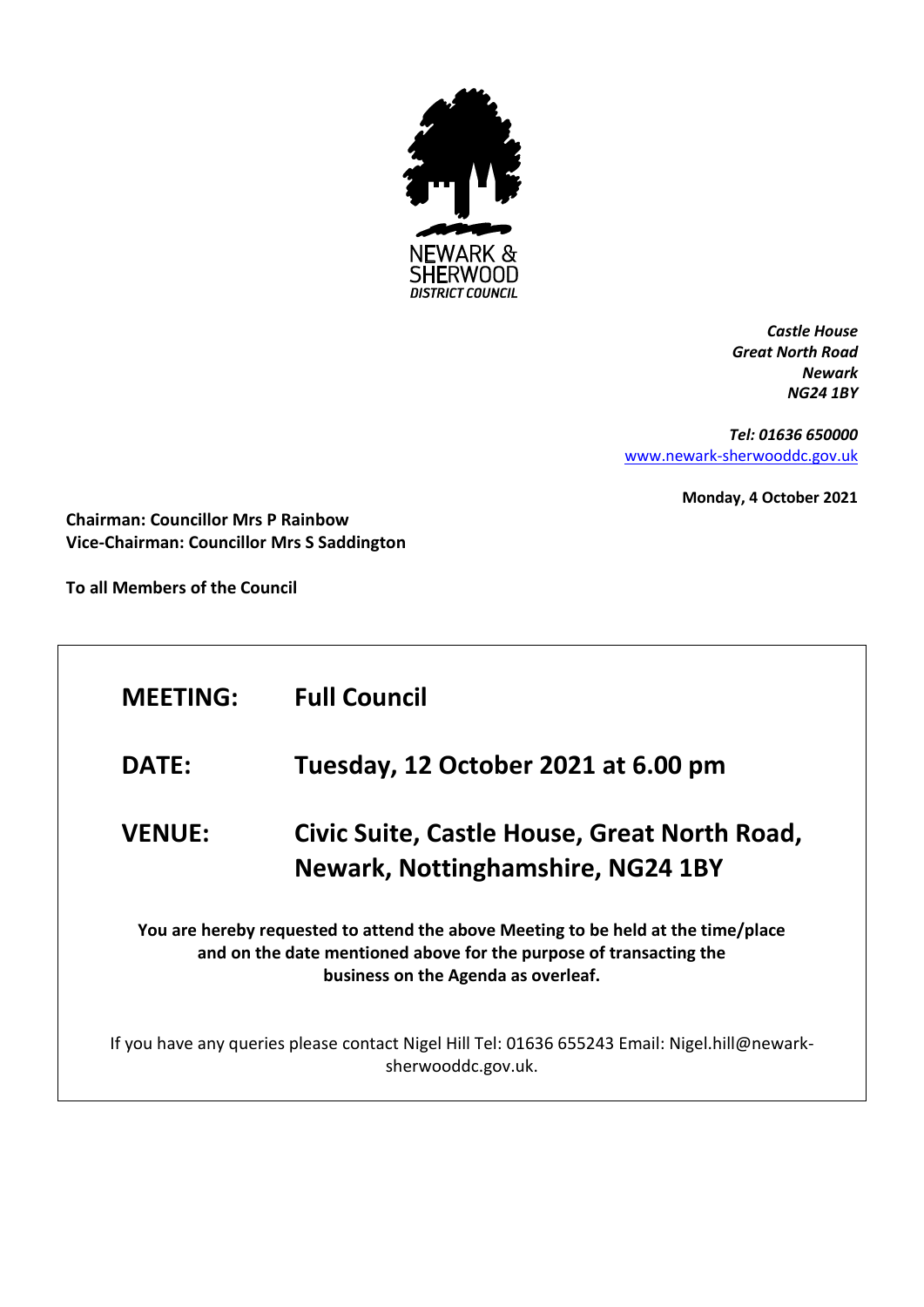## **AGENDA**

| 8.  | In accordance with Rule No. 10 to receive the presentation or the debating<br>of any Petitions from Members of the Council (if any) |           |
|-----|-------------------------------------------------------------------------------------------------------------------------------------|-----------|
| 9.  | London Road Car Park                                                                                                                | $22 - 37$ |
| 10. | Treasury Management Outturn Report 2020/21                                                                                          | $38 - 44$ |
| 11. | Audit & Accounts Committee Annual Report                                                                                            | $45 - 49$ |
| 12. | Members Independent Remuneration Panel                                                                                              | $50 - 52$ |
| 13. | Appointment of Representative on Outside Bodies - Southwell Leisure<br><b>Centre Trust</b>                                          | 53        |

## 1. Apologies for absence

- 2. Minutes from the meeting held on 13 July 2021 5 21
- 3. Declarations of Interest by Members and Officers and as to the Party Whip
- 4. Declarations of any Intentions to Record the Meeting
- 5. Communications which the Chairman or the Chief Executive may wish to lay before the Council
- 6. Communications which the Leader of the Council and Committee Chairmen may wish to lay before the Council
- 7. Questions from Members of the Council and Public (if any)

In accordance with Rule No. 14.1 Councillor P. Peacock has submitted the following question to Council:

"This year, as in all recent years, we have witnessed an increased number of instances of extreme weather causing death and destruction in all continents of the world. One particular instance of extreme weather occurred in British Columbia when temperatures reached 49.5 degrees Celsius causing a 195% increase in sudden deaths and increased numbers of wildfires which led to public and emergency services to be stretched to breaking point. Whole communities were overcome by the effects of extreme heat without being aware of the danger.

There is little reason to suppose that such circumstances could not occur in the UK, so my question is what lessons can be learnt from the experience of British Columbia by the Council in terms of responding to keep residents of the district safe and ensuring that our services and those of our local emergency services are not overwhelmed in such circumstances?"

Page Nos.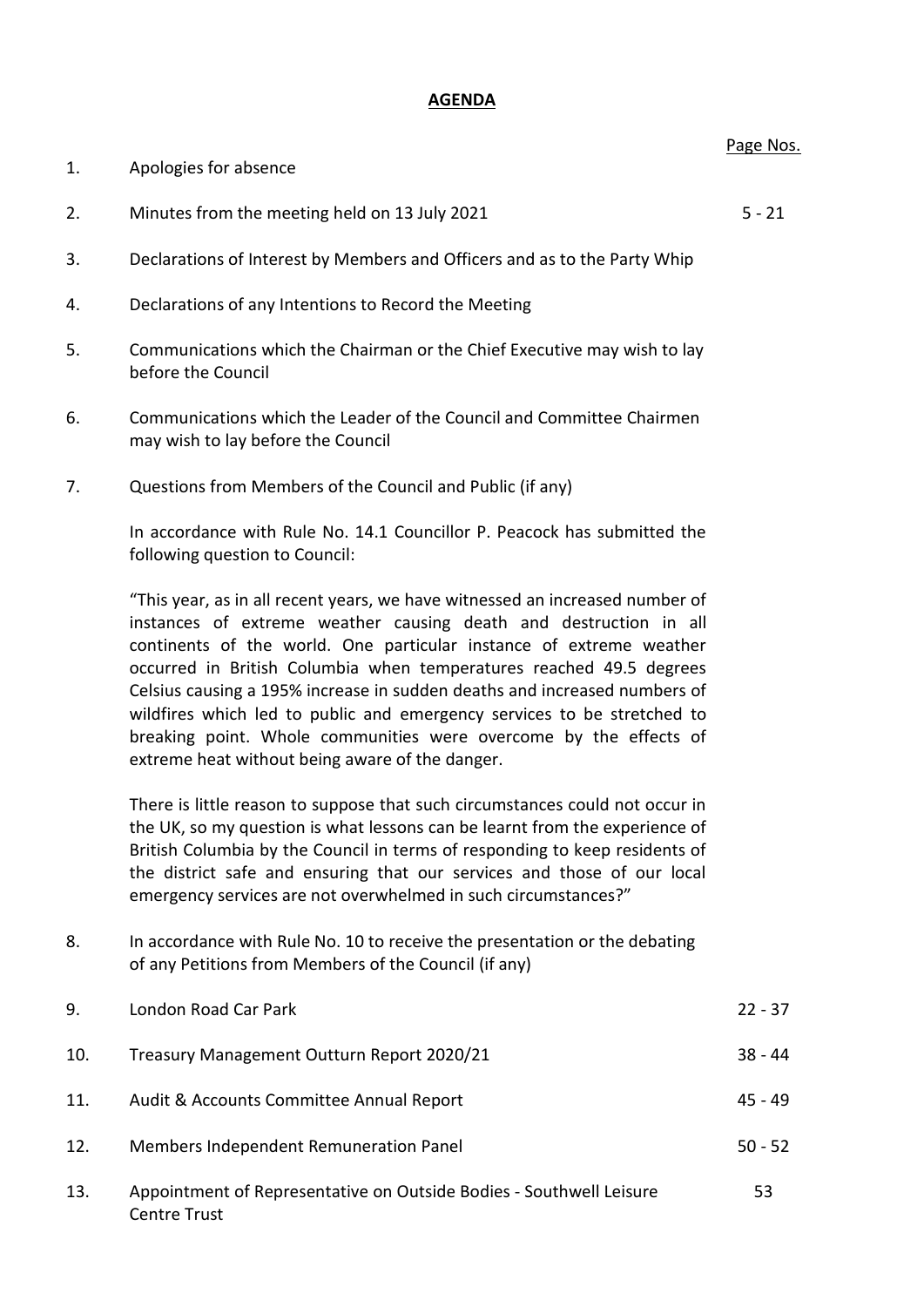- 14. The Nottingham and Nottinghamshire Compact 14. Separation of the S4 57
- 15. Notices of Motion (if any)

In accordance with Rule No. 13.1, Councillor P. Peacock will move and Councillor Mrs D. Cumberlidge will second a motion to the following effect:

"The Council notes that:

- The 'uplift' to Universal Credit of £20 per week (£86.67 per month) is scheduled to end on 6 October 2021;
- The latest figures show that 5.9 million people in the United Kingdom claim Universal Credit, up from 3 million claimants before the Covid pandemic;
- Nationally the withdrawal of the 'uplift' will affect six in every ten single parent families and that 40% of all claimants are in work;
- Here in Newark and Sherwood 9045 people currently claim Universal Credit, before the COVID pandemic that number was 4363, a rise of 107%;
- Currently Newark and Sherwood District Council has 2056 claims for Council Tax support from Universal Credit Claimants, before the Covid pandemic that number was 1330, a rise of 55%; and
- Current price inflation, food shortages and increasing energy bills disproportionately affect those on the lowest incomes in Newark and Sherwood and the United Kingdom as a whole.

Therefore, Newark and Sherwood District Council shall write to the Prime Minister urging that the £20 'uplift' in Universal Credit be maintained/reinstated to enable Universal Credit claimants to adapt to the recent increased costs of living."

16. Minutes for Noting

| (a) | Policy & Finance Committee - 23 September 2021      | $58 - 71$   |
|-----|-----------------------------------------------------|-------------|
| (b) | Economic Development Committee - 8 September 2021   | $72 - 79$   |
| (c) | Homes & Communities Committee - 13 September 2021   | $80 - 88$   |
| (d) | Leisure & Environment Committee - 21 September 2021 | $89 - 99$   |
| (e) | General Purposes Committee - 2 September 2021       | $100 - 103$ |
| (f) | Licensing Committee - 2 September 2021              | $104 - 107$ |
| (g) | Audit & Accounts Committee - 29 September 2021      | $108 - 111$ |
| (h) | Planning Committee - 6 July 2021                    | $112 - 116$ |